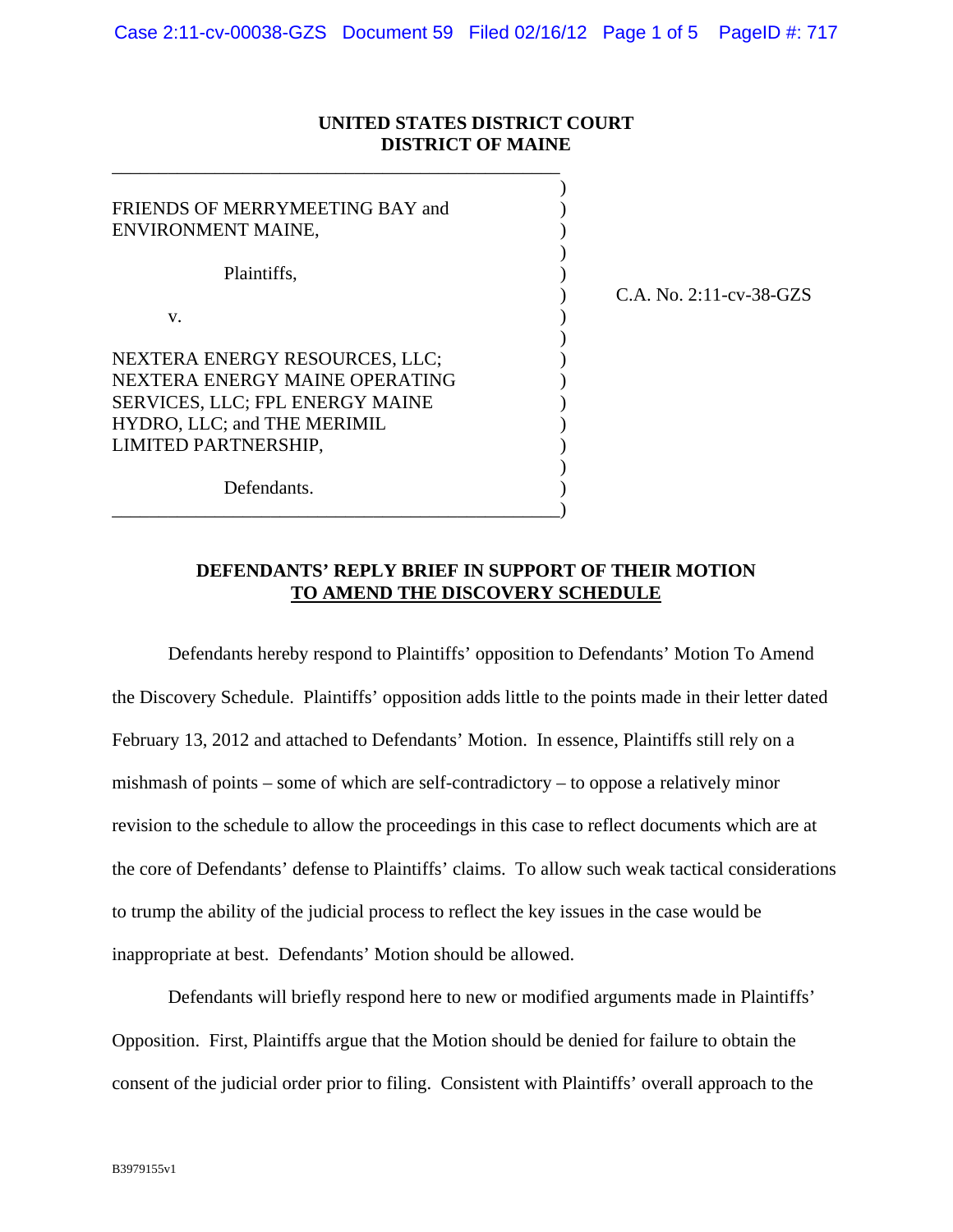Motion, this hypertechnical objection truly elevates form over substance. Defendants contacted the Court simultaneously with filing the Motion. Given the extremely tight deadlines – as evidenced by Plaintiffs' own request to accelerate the briefing schedule – they can hardly complain about Defendants' efforts to bring this Motion to the Court's attention, by both filing and timely telephone notice, as promptly as possible.

On the merits, Plaintiffs continue to argue that Defendants are both too late and too early in bringing this Motion. On the too late side, Defendants made best efforts to hold to the courtestablished schedule, but it was not possible to complete the relevant HCP sections for public release prior to February 29. Given their importance, that Defendants had hoped to complete them earlier is hardly reason to ignore them in implementing an appropriate discovery schedule.

On the too early side, it is just not relevant that the HCP may change at some point in the future. That goes, as Defendants noted in their original Motion, to the question of dismissal or stay. If an HCP were approved by the Services prior to entry of judgment in this case, that would be relevant to whether this Court should retain jurisdiction, because approval of the HCP would reflect the *Services'* determination of what is necessary to attain recovery of the species. Here and now, however, issuance of the *draft* HCP instead reflects the *Defendants'* considered judgment regarding what measures it believes are necessary. Fundamentally, this case will be about the Court's judgment between the competing visions of the Plaintiffs and the Defendants. Simply put, it is almost bewildering that the Plaintiffs would object to having the schedule provide the parties and their experts the opportunity fully to reflect Defendants' position in the battle of ideas. $<sup>1</sup>$ </sup>

1

<sup>&</sup>lt;sup>1</sup> Plaintiffs also restate their view, expressed in their February 13 letter, that the Parties need not wait until the reports are provided to the public, because there must already be internal working drafts and Defendants can provide those drafts to their experts and the Plaintiffs. This argument fails for two reasons. The first reason is that Defendants' proposals will not in fact be finalized until the public comment draft is released. The second reason, and the one that perhaps provides the best window into the true basis for Plaintiffs' opposition, is that such internal working drafts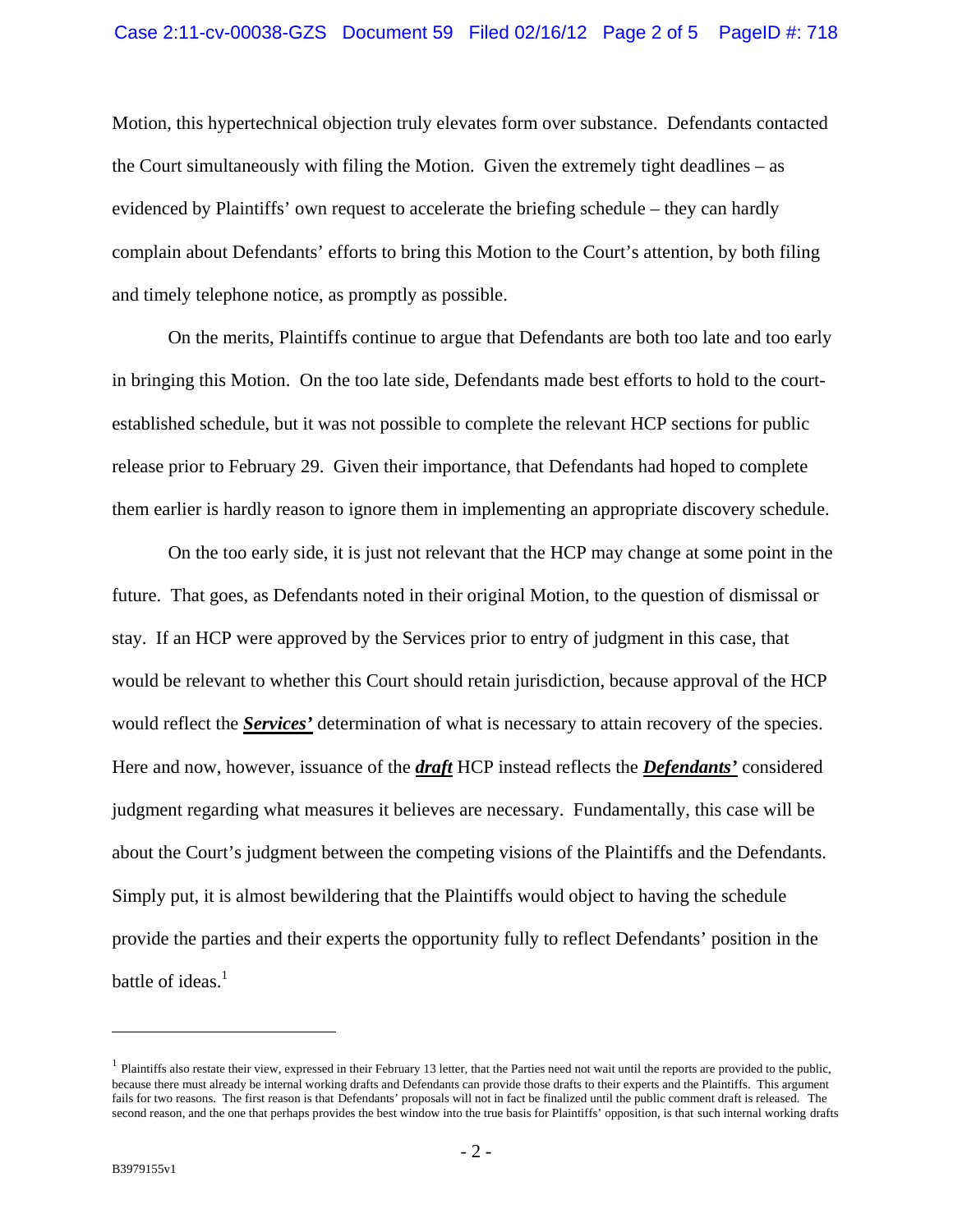Plaintiffs also state that the Rule 30(b)(6) deposition of the Defendants should not be postponed. As Defendants previously noted, they are willing to proceed on the previously agreed date. However, as also noted, if the Court otherwise allows this Motion, Plaintiffs would not be able to fully question Defendants' witnesses regarding the draft HCP sections to be released on February 29. In that case, Defendants would ask this Court to make clear that the Plaintiffs may not extend or attempt to reopen the deposition to address those just-released HCP sections.

Plaintiffs assert that the schedule cannot accommodate the brief extension sought in the Motion. However, Plaintiffs have not even begun to demonstrate that the delay cannot be managed by the Parties. Indeed, here too, while stating that any delay is infeasible, Plaintiffs appear to be trying to have it both ways, when they state that two weeks is *not enough* time for them to supplement their expert reports following issuance of the HCP draft sections on February 29. If Plaintiffs do not want to supplement, Defendants would be prepared to submit their expert reports on March 14, in order to minimize the necessary extension. If, on the other hand, Plaintiffs want to supplement, but cannot do so by March 14, Defendants would be prepared to accede to any reasonable request by the Plaintiffs for more time past March 14. In such a case, however, the Parties would require a longer extension of the schedule.

The current schedule recognizes two fundamental realities. First, the Plaintiffs are the plaintiffs. They have the burden of proof and logically go first; Defendants' experts necessarily are responding, in substantial part, to what Plaintiffs' experts assert. Second, it does not make

quite obviously are subject to both the attorney-client privilege and the work product privilege. Plaintiffs should not be permitted such an otherwise unauthorized and inappropriate window into the development of Defendants' approach to the HCP, when the entire issue can be solved by a short extension to the schedule.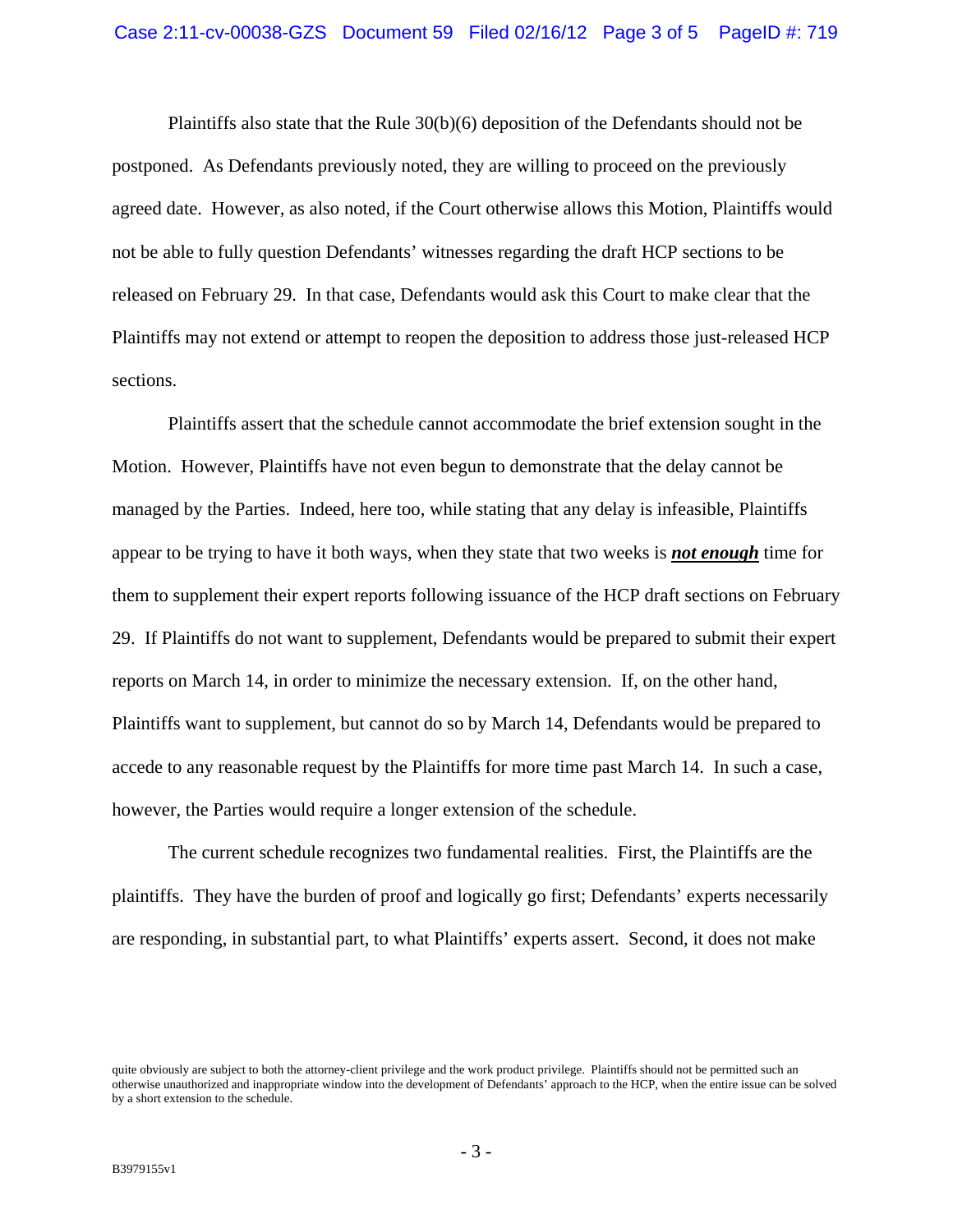## Case 2:11-cv-00038-GZS Document 59 Filed 02/16/12 Page 4 of 5 PageID #: 720

sense to take expert depositions until expert reports have been completed. $2$  Thus, if Plaintiffs do acknowledge the significance of the draft HCP sections and want to supplement their expert reports, then they should have time to do so, but Defendants should still have two weeks (which is already a decrease from what the schedule now provides) to respond, and the schedule should provide sufficient time following the service of these reports to conduct expert depositions.

Finally, Plaintiffs assert that the schedule in the other cases should not be delayed to accommodate any delay in this case. Defendants believe it is important to keep the cases on the same schedule, particularly given that the Court's recent order partially consolidating the cases requires that the depositions of Plaintiffs' experts be coordinated.<sup>3</sup>

For all of the foregoing reasons, and the reasons stated in Defendants' original Motion, the Motion to Amend the Discovery Schedule should be allowed and the schedule revised as proposed in the Motion.

 $\overline{a}$ 

 $<sup>2</sup>$  A logical corollary is that it would not make sense to commence expert depositions knowing that they would have to be continued due to later</sup> supplements. The depositions should be conducted when the reports – in full – are done.

 $3$  Defendants understand that the defendants in the other cases do believe that an extension would be appropriate and would like to provide them with an opportunity to state their views as part of the Court's resolution of this Motion. However, Plaintiffs are correct that only the Defendants in this case are affected by the precise issue that triggered this Motion – the release of critical HCP draft sections just after Defendants' expert reports are due. The parties to this case and, in particular, the Defendants, need to know as promptly as possible whether that schedule will be extended.